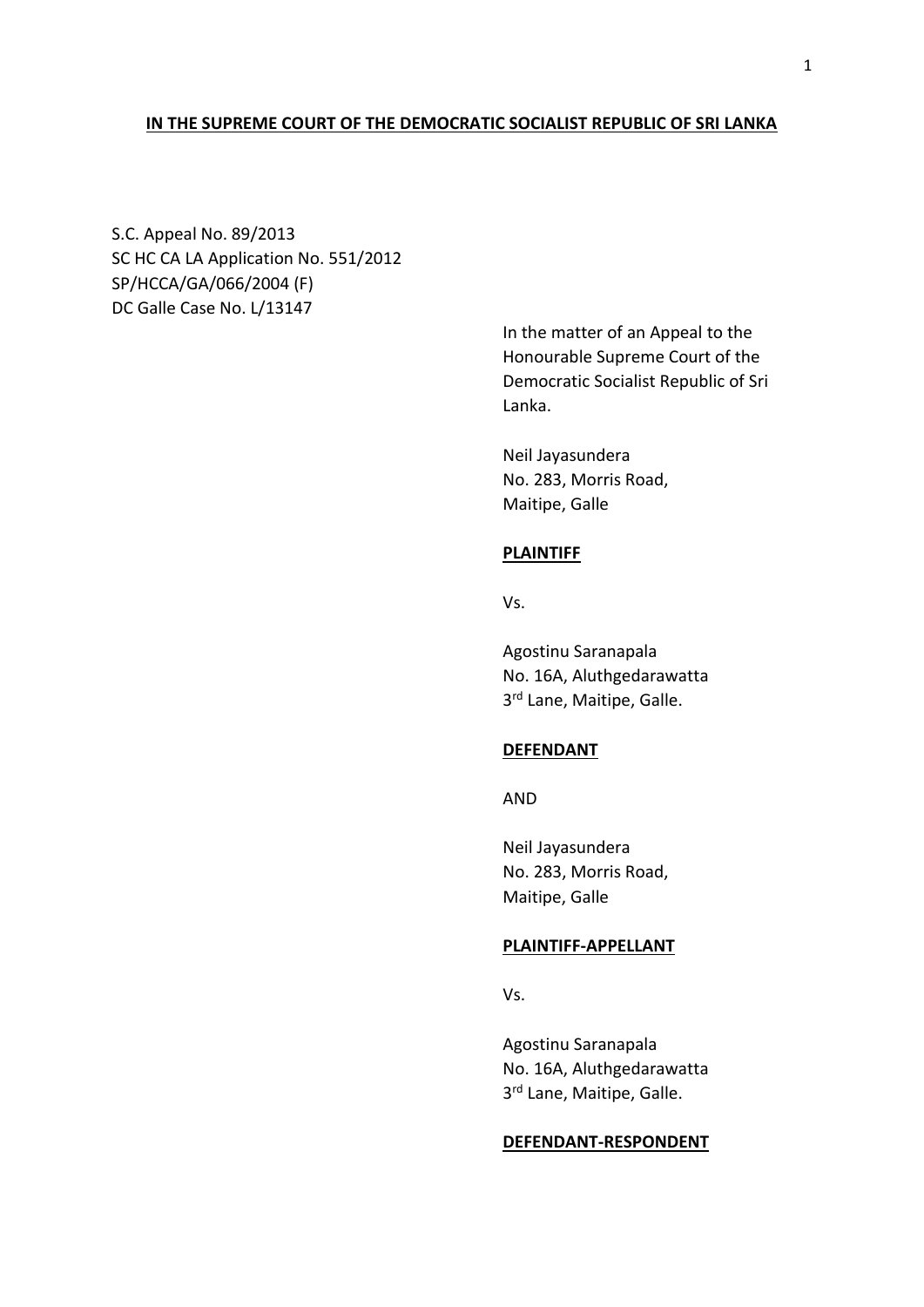#### **AND NOW BETWEEN**

Agostinu Saranapala No. 16A, Aluthgedarawatta 3<sup>rd</sup> Lane, Maitipe, Galle.

#### **DEFENDANT-RESPONDENT-PETITIONER**

Vs.

Neil Jayasundera No. 283, Morris Road, Maitipe, Galle

## **PLAINTIFF-APPELLANT-RESPONDENT**

**BEFORE:** Priyasath Dep P.C., C.J. Anil Gooneratne J. & Vijith K. Malalgoda P.C., J.

**COUNSEL:** Ms. V. Arulananthan with Ms. J. Arulananthan for the Defendant-Respondent-Petitioner

> Harsha Soza P.C. with Srihan Samaranayake For the Plaintiff-Appellant-Respondent

**ARGUED ON:** 11.09.2017

**WRITTEN SUBMISSIONS OF THE APPELLANT FILED ON:** 13.08.2013

**WRITTEN SUBMISSIONS OF THE RESPONDENT FILED ON:** 08.10.2013

**DECIDED ON:** 16.10.2017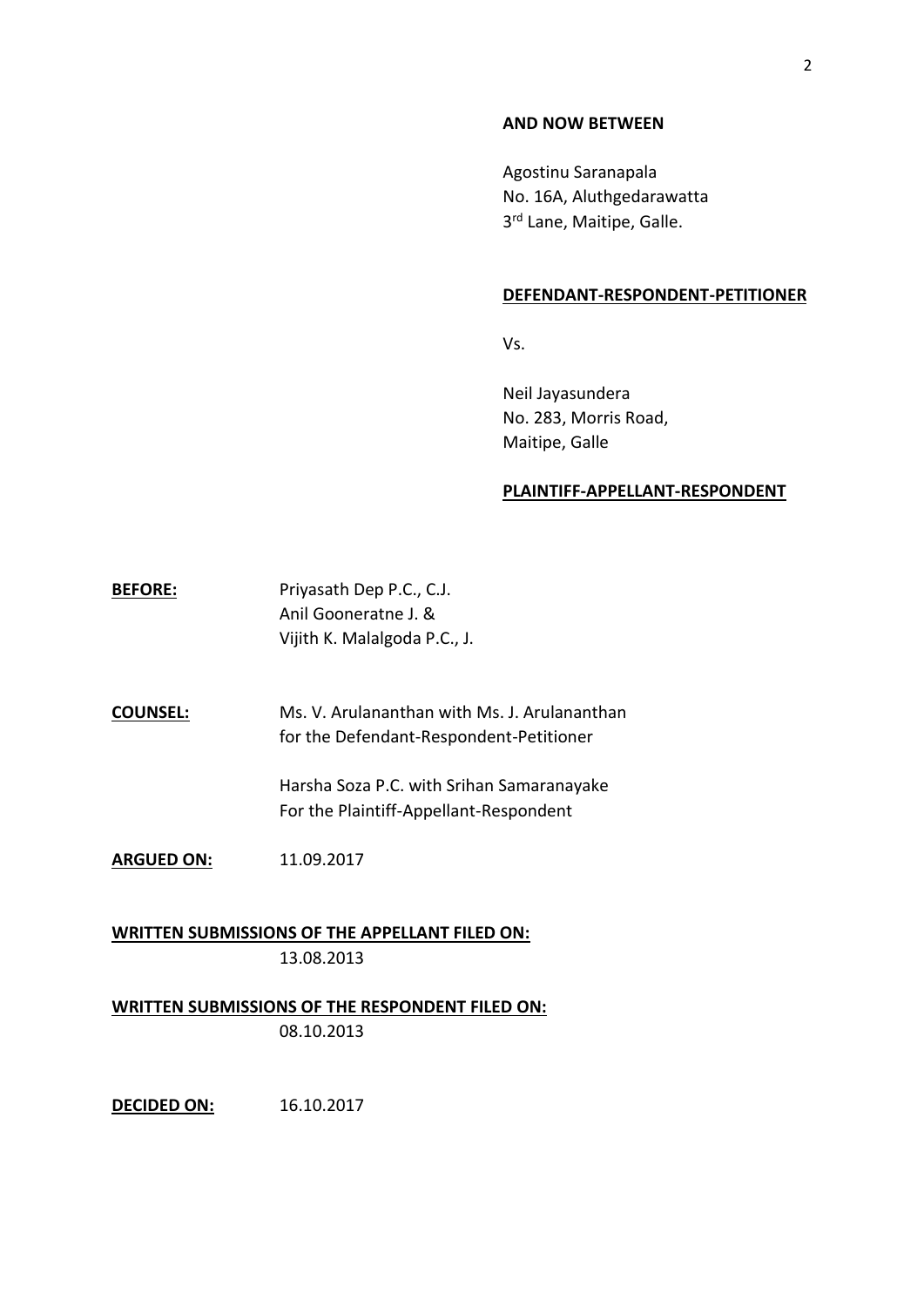# **GOONERATNE J.**

Action was filed in the District Court of Galle by Plaintiff-Appellant-Respondent against the Defendant-Respondent-Appellant (hereinafter called the Defendant) praying for the following relief:

- (a) A declaration that the land morefully described in paragraph 2 of the plaint and the building standing thereon belongs to the Respondent.
- (b) The ejectment of the Appellant from the said land and the building standing thereon and for peaceful vacant possession thereof to be given to the Respondent; and
- (c) Damages in a sum of Rs.10,000,00 together with Rs.750,00 per mensum from 01.10.1995 until restoration of the Respondent to vacant and peaceful possession of the premises in suit.

Plaintiff inherited the premises in dispute. In or about 1946 father of the Appellant was permitted to live in order to look after the plantation, on the basis that he would handover vacant possession and building when requested to do so. On the demise of Appellant's father the Defendant continued to live and occupy the land with his wife and children. It was, as stated by Plaintiff with the leave and license of Plaintiff's father. On 05.07.1995 Appellant built an extension to the house already built. Plaintiff lodged a complaint with the Galle police. Appellant failed to hand over possession. On or about 22.08.1995 Plaintiff sent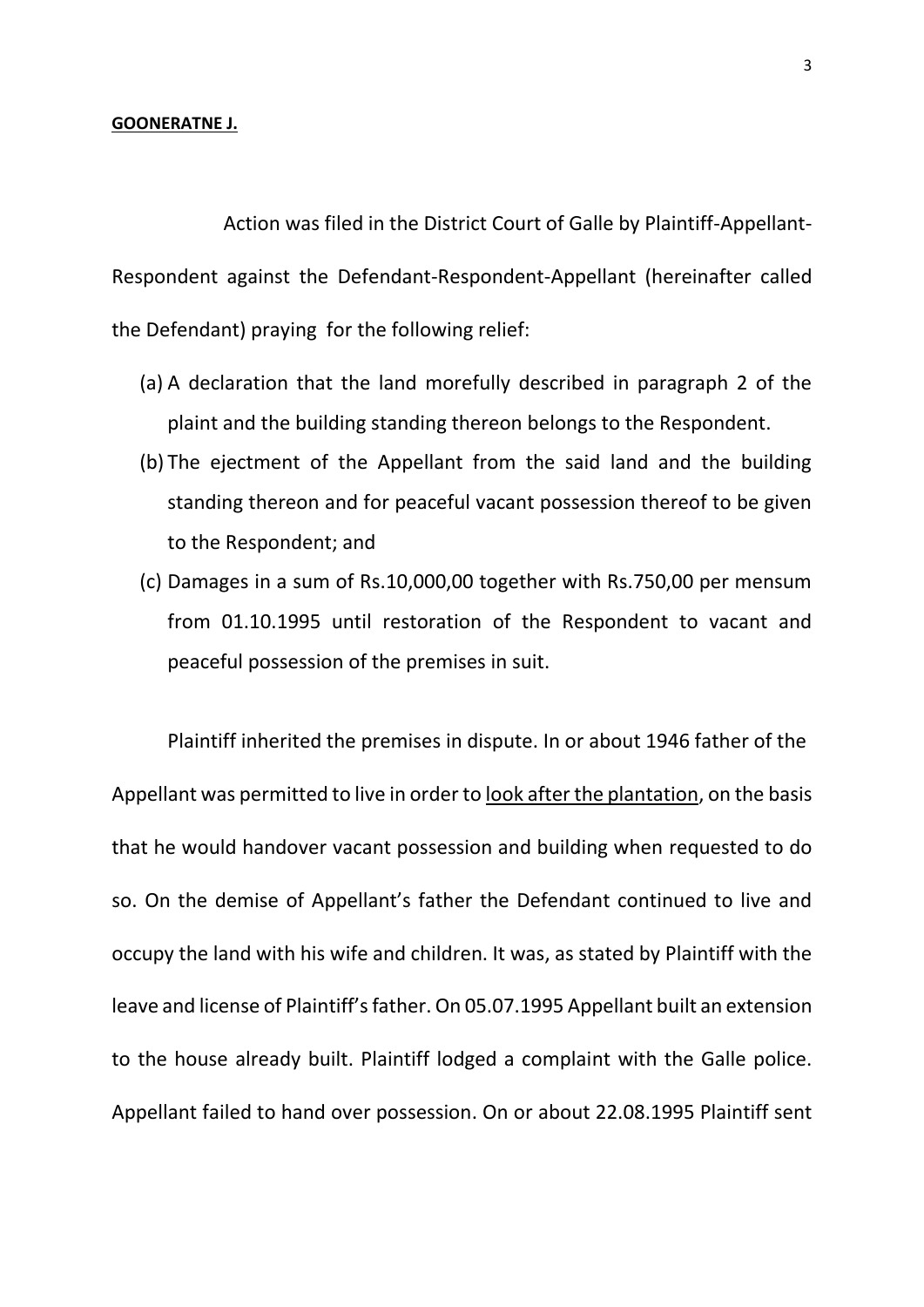a quit notice, through his Attorney-at-Law. The Appellant ignored the notice and continued to occupy.

The Plaintiff has good/sound title to the property in dispute. Land in question is identified as lot 2 in plan 421A of Surveyor Gunasekera in D.C Galle 23536 in extent of 1 Rood 5.8 perches, a divided portion of a land called Mulane Ketakalagahawatta". Plaintiff traces his title to a partition decree in D.C. Galle 23536. Defendant was in occupation of a portion of land described above. Defendant was a caretaker. Attention of this court has been drawn to the following points by the learned President's Counsel.

- (a) Identity of corpus
- (b) Plaintiff's title
- (c) Defendant's wrongful occupation
- (d) Damages caused to Plaintiff

This court takes the view that, Plaintiff having established above (a) to (d), has satisfied court that the Plaintiff is entitled to a declaration of title and ejectment of the Defendant and all those holding under the Defendant.

Defendant could be described as in permissive occupation, which later turned out to be unlawful occupation. In fact in evidence Defendant has admitted title of Plaintiff. Defendant has not placed material to show any adverse possession which is a requirement under Section 3 of the Prescription Ordinance.